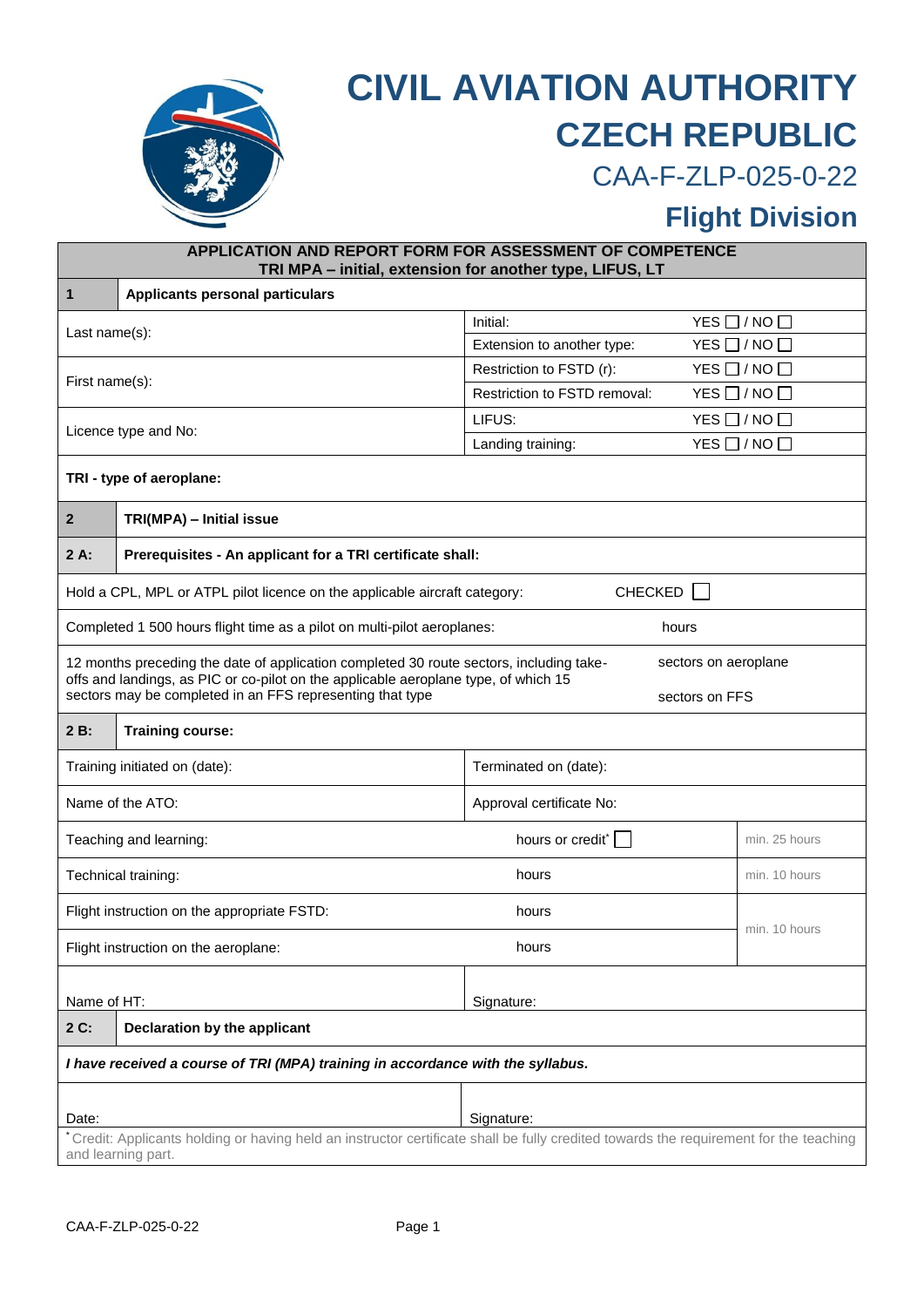| 3                                                                                                                                                                                                   | TRI(MPA) - Extension to another type                                                        |                                         |  |  |
|-----------------------------------------------------------------------------------------------------------------------------------------------------------------------------------------------------|---------------------------------------------------------------------------------------------|-----------------------------------------|--|--|
| $3A$ :                                                                                                                                                                                              | Prerequisites - An applicant for extension of the privileges of TRIs to further type shall: |                                         |  |  |
|                                                                                                                                                                                                     | CHECKED<br>Hold a TRI (MPA) instructor certificate:                                         |                                         |  |  |
| 12 months preceding the application complete 15 route sectors, including take-offs and<br>landings on the applicable aircraft type, of which of maximum of 7 sectors may be<br>completed in an FSTD |                                                                                             | sectors on aeroplane<br>sectors on FSTD |  |  |
| $3B$ :                                                                                                                                                                                              | <b>Training course:</b>                                                                     |                                         |  |  |
|                                                                                                                                                                                                     | Training initiated on (date):                                                               | Terminated on (date):                   |  |  |
|                                                                                                                                                                                                     | Name of the ATO:                                                                            | Approval certificate No:                |  |  |
|                                                                                                                                                                                                     | Technical training:                                                                         | hours                                   |  |  |
|                                                                                                                                                                                                     | Flight instruction on the appropriate FSTD:                                                 | hours                                   |  |  |
|                                                                                                                                                                                                     | Flight instruction on the aeroplane:                                                        | hours                                   |  |  |
| Name of HT:                                                                                                                                                                                         | Signature:                                                                                  |                                         |  |  |
| 3 C:                                                                                                                                                                                                | Declaration by the applicant                                                                |                                         |  |  |
|                                                                                                                                                                                                     | I have received a course of TRI (MPA) training in accordance with the syllabus.             |                                         |  |  |
| Date:                                                                                                                                                                                               |                                                                                             | Signature:                              |  |  |
|                                                                                                                                                                                                     | Training initiated on (date):                                                               | Terminated on (date):                   |  |  |
|                                                                                                                                                                                                     | Name of the ATO:                                                                            | Approval certificate No:                |  |  |
| 4                                                                                                                                                                                                   | <b>Assessment of competence</b>                                                             |                                         |  |  |
|                                                                                                                                                                                                     | Theoretical oral examination:                                                               | Skill test:                             |  |  |
|                                                                                                                                                                                                     | <b>PASS</b><br><b>FAIL</b>                                                                  | <b>PASS</b><br><b>FAIL</b>              |  |  |
|                                                                                                                                                                                                     | FSTD (aeroplane type):                                                                      | FSTD ID code:                           |  |  |
|                                                                                                                                                                                                     | Type of aeroplane:                                                                          | Registration:                           |  |  |
| Aerodrome or site:                                                                                                                                                                                  |                                                                                             | Total time:                             |  |  |
| Departure:                                                                                                                                                                                          |                                                                                             | Arrival:                                |  |  |
| Name of Examiner (in capital letters):                                                                                                                                                              |                                                                                             |                                         |  |  |
| Number of Examiner's Licence:                                                                                                                                                                       |                                                                                             | <b>Examiner's Certificate Number:</b>   |  |  |
| Location and Date:                                                                                                                                                                                  |                                                                                             |                                         |  |  |
| I hereby declare that I have reviewed and applied the relevant national procedures and requirements of the applicant's                                                                              |                                                                                             |                                         |  |  |
| of the Examiner Differences Document.<br>competent authority contained in version                                                                                                                   |                                                                                             |                                         |  |  |
| Signature of Examiner:                                                                                                                                                                              |                                                                                             | Signature of Applicant:                 |  |  |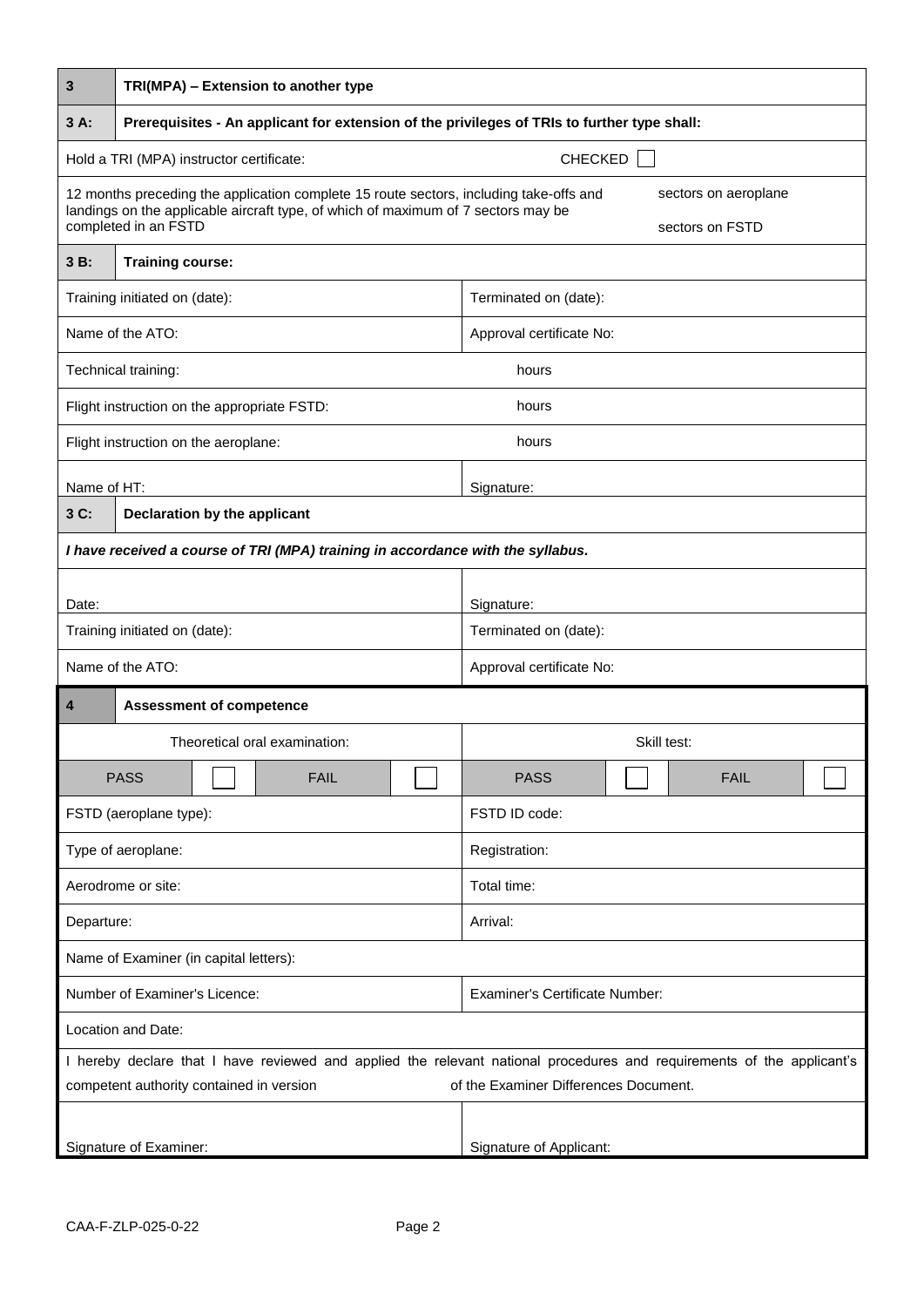| 4 A<br>FCL.920 Instructor competencies and assessment, FCL.935 Assessment of competence |                                    |                                                                                                                                                                                                                                                           |                                                                                                                                                                                                                                                                                                          |              |              |
|-----------------------------------------------------------------------------------------|------------------------------------|-----------------------------------------------------------------------------------------------------------------------------------------------------------------------------------------------------------------------------------------------------------|----------------------------------------------------------------------------------------------------------------------------------------------------------------------------------------------------------------------------------------------------------------------------------------------------------|--------------|--------------|
|                                                                                         | Competence                         | Performance                                                                                                                                                                                                                                               | Knowledge                                                                                                                                                                                                                                                                                                | <b>PASS</b>  | <b>FAIL</b>  |
| Prepare<br>resources                                                                    |                                    | (a) ensures adequate facilities;<br>(b) prepares briefing material;<br>(c) manages available tools;<br>(d) plans training within the training<br>envelope of the training platform, as<br>determined by the ATO (Note: See GM1<br>ORA.ATO.125 point (f)). | (a) understand objectives;<br>(b) available tools;<br>(c) competency-based training<br>methods;<br>(d) understands the training envelope of the<br>training platform, as determined by the ATO<br>(Note: See GM1 ORA.ATO.125 point (f))<br>and avoids training beyond the boundaries<br>of this envelope | $\Box$       |              |
| learning                                                                                | Create a climate<br>conducive to   | (a) establishes credentials, role models<br>appropriate behaviour;<br>(b) clarifies roles;<br>(c) states objectives;<br>(d) ascertains and supports student pilot's<br>needs.                                                                             | (a) barriers to learning;<br>(b) learning styles.                                                                                                                                                                                                                                                        | $\Box$       |              |
| Present<br>knowledge                                                                    |                                    | (a) communicates clearly;<br>(b) creates and sustains realism;<br>(c) looks for training opportunities                                                                                                                                                    | teaching methods                                                                                                                                                                                                                                                                                         | $\Box$       |              |
| and CRM                                                                                 | Integrate TEM                      | (a) makes TEM and CRM links with<br>technical training;<br>(b) for aeroplanes: makes upset<br>prevention links with technical training                                                                                                                    | (a) TEM and CRM;<br>(b) Causes and countermeasures against<br>undesired aircraft states                                                                                                                                                                                                                  | □            |              |
| objectives                                                                              | Manage time to<br>achieve training | Allocates the appropriate time to achieve<br>competency objective.                                                                                                                                                                                        | syllabus time allocation                                                                                                                                                                                                                                                                                 | $\Box$       |              |
| Facilitate<br>learning                                                                  |                                    | (a) encourages trainee participation;<br>(b) shows motivating, patient, confident and<br>assertive manner;<br>(c) conducts one-to-one coaching;<br>(d) encourages mutual support.                                                                         | (a) facilitation;<br>(b) how to give constructive feedback;<br>(c) how to encourage trainees to ask<br>questions and seek advice.                                                                                                                                                                        | $\Box$       |              |
| Assesses<br>trainee                                                                     | performance                        | (a) assesses and encourages trainee self-<br>assessment of performance against<br>competency standards;<br>(b) makes assessment decision and<br>provides clear feedback;<br>(c) observes CRM behaviour.                                                   | (a) observation techniques;<br>(b) methods for recording observations.                                                                                                                                                                                                                                   | $\mathsf{L}$ |              |
|                                                                                         | Monitor and<br>review progress     | (a) compares individual outcomes to defined<br>objectives;<br>(b) identifies individual differences in<br>learning rates;<br>(c) applies appropriate corrective action.                                                                                   | (a) learning styles;<br>(b) strategies for training adaptation to meet<br>individual needs.                                                                                                                                                                                                              | $\Box$       |              |
| Evaluate<br>training<br>sessions                                                        |                                    | (a) elicits feedback from student pilots;<br>(b) tracks training session processes against<br>competence criteria;<br>(c) keeps appropriate records                                                                                                       | (a) competency unit and associated<br>elements;<br>(b) performance criteria.                                                                                                                                                                                                                             | □            |              |
|                                                                                         | Report outcome                     | Reports accurately using only observed<br>actions and events.                                                                                                                                                                                             | (a) phase training objectives;<br>(b) individual versus systemic weaknesses.                                                                                                                                                                                                                             | $\mathsf{L}$ | $\mathsf{L}$ |
|                                                                                         | aircraft class, type or FSTD:      | Oral theoretical examinations on the ground, pre-flight and post-flight briefings and inflight demonstrations in the appropriate<br>Exercises adequate to evaluate the instructor's competencies:                                                         |                                                                                                                                                                                                                                                                                                          |              |              |
|                                                                                         |                                    |                                                                                                                                                                                                                                                           |                                                                                                                                                                                                                                                                                                          |              |              |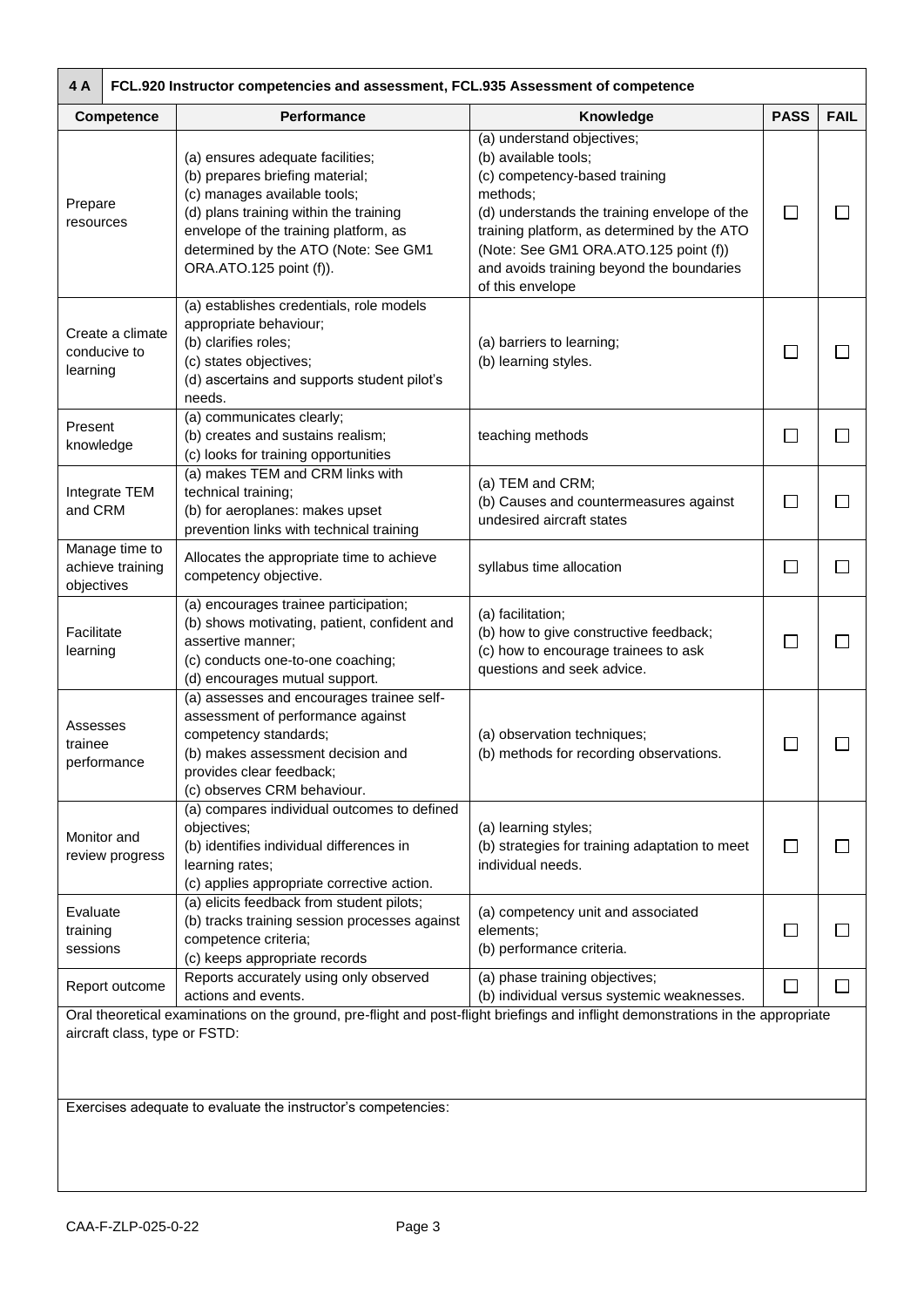## **Appendix 1:**

| 5:                                                                                                                                     |                                                                                     |                                             |  |
|----------------------------------------------------------------------------------------------------------------------------------------|-------------------------------------------------------------------------------------|---------------------------------------------|--|
|                                                                                                                                        | <b>Additional training: LIFUS</b>                                                   |                                             |  |
| 5 A:                                                                                                                                   | FSTD instruction: To be completed by the Instructor providing the instruction:      |                                             |  |
|                                                                                                                                        | Training completed on (date):                                                       | Duration of the training:<br>hours          |  |
| FSTD (aeroplane type):                                                                                                                 |                                                                                     | FSTD ID code:                               |  |
| Name of instructor:<br>(in capital letters)                                                                                            |                                                                                     | Type and number of<br>licence (instructor): |  |
|                                                                                                                                        | Signature of instructor:<br>Date of signature:                                      |                                             |  |
| 5 B:                                                                                                                                   | Aeroplane instruction: To be completed by the Instructor providing the instruction: |                                             |  |
| Training completed on (date):                                                                                                          |                                                                                     | Duration of the training:<br>hours          |  |
|                                                                                                                                        | Type of aeroplane:                                                                  | Aeroplane registration:                     |  |
| Name of instructor:<br>(in capital letters)                                                                                            |                                                                                     | Type and number of<br>licence (instructor): |  |
|                                                                                                                                        | Signature of instructor:                                                            |                                             |  |
| 5 C:                                                                                                                                   | Supervision report: to be filled by TRI(A) nominated by the ATO                     | Date of signature:                          |  |
| I certify the applicant has conducted a LIFUS training completed within a route sector under my supervision and to my<br>satisfaction. |                                                                                     |                                             |  |
| Type of aeroplane:                                                                                                                     |                                                                                     | Aeroplane registration:                     |  |
| Name of instructor:<br>(in capital letters)                                                                                            |                                                                                     | Type and number of<br>licence (instructor): |  |
|                                                                                                                                        |                                                                                     |                                             |  |
| 5 D:                                                                                                                                   | Signature of instructor:<br>Date of report:<br>ATO confirmation                     |                                             |  |
| Name of the ATO:<br>Approval certificate No:                                                                                           |                                                                                     |                                             |  |
| I confirm the nomination of (name and licence number of instructor):                                                                   |                                                                                     |                                             |  |
|                                                                                                                                        |                                                                                     |                                             |  |
| Name of HT:                                                                                                                            |                                                                                     | Signature:                                  |  |
| 5 E:<br>Declaration by the applicant                                                                                                   |                                                                                     |                                             |  |
| I have received additional LIFUS training:                                                                                             |                                                                                     |                                             |  |
|                                                                                                                                        |                                                                                     |                                             |  |
| Date:                                                                                                                                  |                                                                                     | Signature:                                  |  |